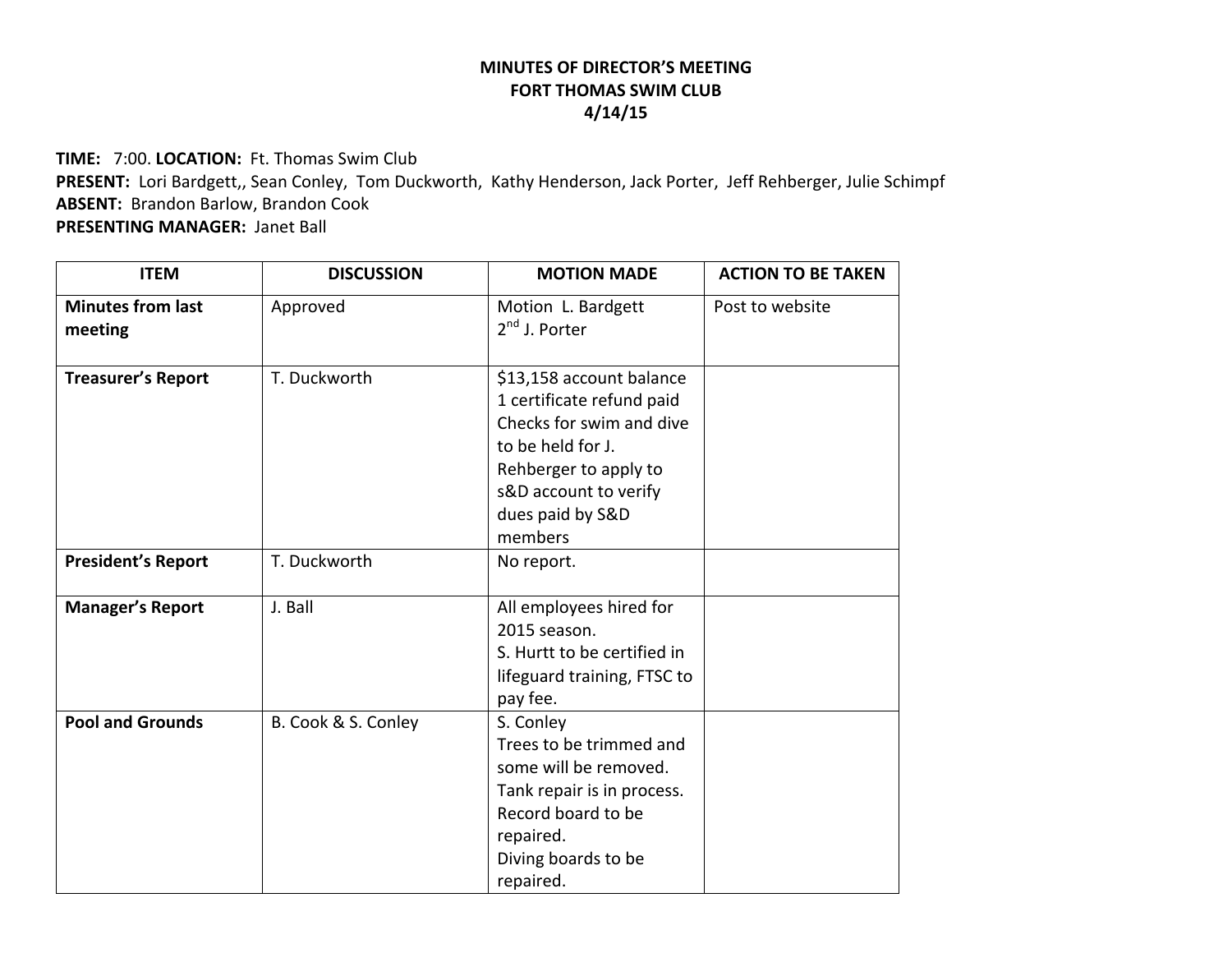|                      |                             | K. Henderson to contact    |                 |
|----------------------|-----------------------------|----------------------------|-----------------|
|                      |                             | Kramer Pools regarding     |                 |
|                      |                             | acid wash for pool.        |                 |
|                      |                             | Discussion of replacing    |                 |
|                      |                             | some chairs this year.     |                 |
|                      |                             |                            |                 |
| <b>Swim and Dive</b> | J. Rehberger                | Grill out set for 7/8/15.  |                 |
|                      |                             | Discussion of late night   |                 |
|                      |                             | swim the night of swim     |                 |
|                      |                             | and dive banquet.          |                 |
|                      |                             | Team Unified website set   |                 |
|                      |                             | for registration.          |                 |
|                      |                             |                            |                 |
| Membership           | L. Bardgett                 | \$81,875 received in dues  |                 |
|                      |                             | 10 singles, 83 1+1s, 131   |                 |
|                      |                             | families                   |                 |
|                      |                             | 11 certificates turned in  |                 |
| <b>Activities</b>    | K. Henderson                | No report.                 |                 |
|                      |                             |                            |                 |
| <b>Old Business</b>  |                             | Waiting on DuPont bill for |                 |
|                      |                             | new pump.                  |                 |
|                      |                             | Designate a specific       |                 |
|                      |                             | smoking area.              |                 |
| <b>New Business</b>  | Guest addressed the board   | President and              |                 |
|                      | regarding position on the   | membership chair           |                 |
|                      | waiting list and a possible | addressed the issue and    |                 |
|                      | discrepancy.                | explained the policies and |                 |
|                      |                             | processes of contacting    |                 |
|                      | Member suggested we         | potential members.         |                 |
|                      | consider recycling bins,    |                            |                 |
|                      | switch to more economical   |                            | T. Duckworth to |
|                      | and ecological plastic cups |                            | contact Rumpke  |
|                      | and healthy menu snacks,    |                            |                 |
|                      | She also addressed diving   |                            |                 |
|                      | board safety training for   |                            |                 |
|                      | lifeguards.                 |                            |                 |